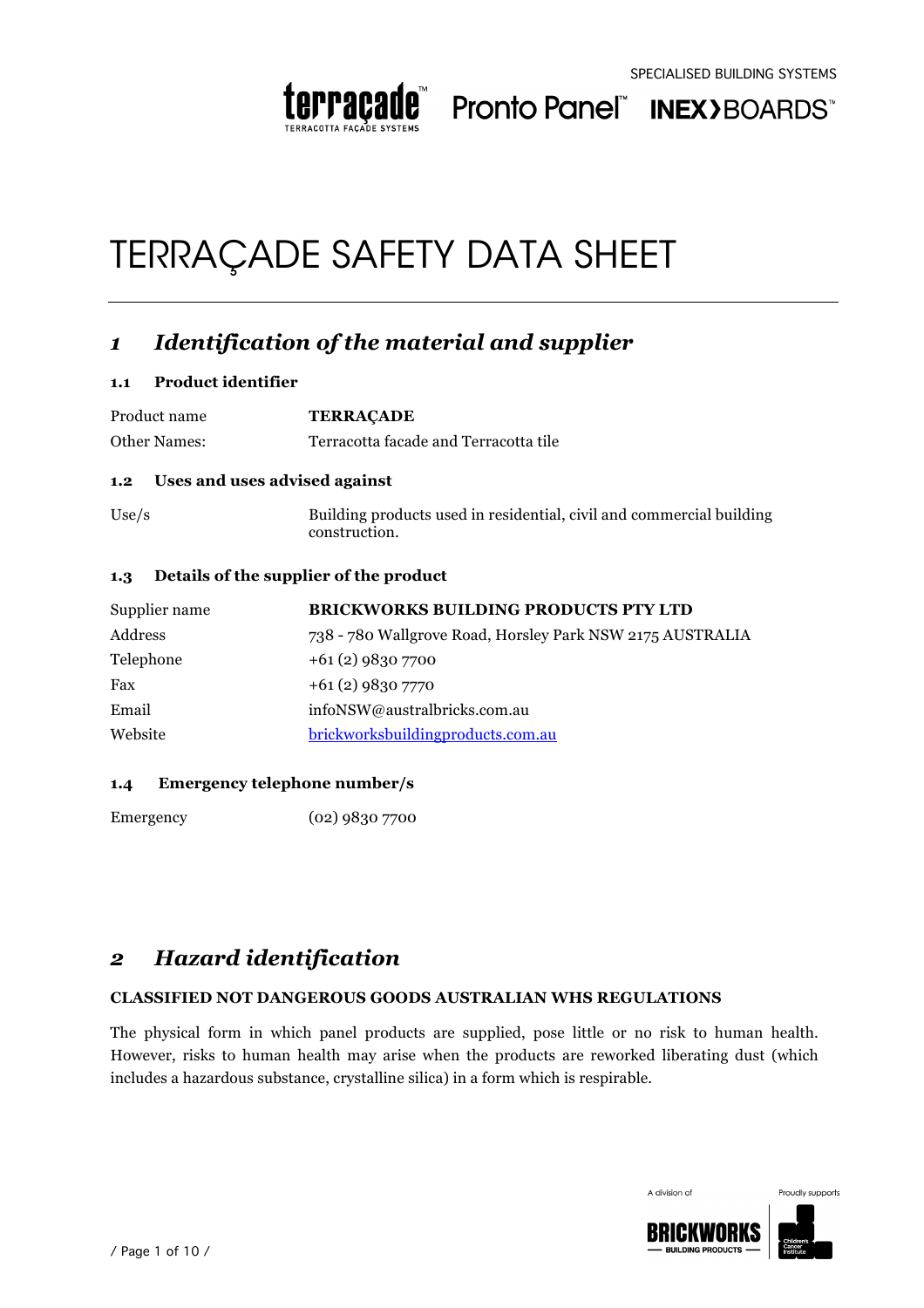



#### **2.1 Label elements**

**Signal word** WARNING

**Pictogram/s**



| <b>Hazard category</b>        | 4                                                                                            |
|-------------------------------|----------------------------------------------------------------------------------------------|
| Hazard statement/s            |                                                                                              |
| H332                          | Harmful if inhaled                                                                           |
| <b>Prevention statement/s</b> |                                                                                              |
| P <sub>261</sub>              | Avoid breathing dust                                                                         |
| P <sub>271</sub>              | Cut or grind outdoors or in a well ventilated area.                                          |
| <b>Response statement/s</b>   |                                                                                              |
| $P_3$ 02 + $P_3$ 52           | IF ON SKIN: Wash with plenty of soap and water.                                              |
| $P_3O4 + P_34O$               | IF INHALED: Remove to fresh air and keep at rest in a position comfortable<br>for breathing. |
| $P_342 + P_311$               | If experiencing respiratory symptoms: Call a POISON CENTRE or doctor                         |
| Disposal statement/s          |                                                                                              |
| P <sub>501</sub>              | Dispose of Terraçade in accordance with relevant regulations.                                |

#### **2.2 Other hazards**

No information provided.

### *3 Composition / information on ingredients*

#### **3.1 Substances / Mixtures**

| Ingredient                                    | <b>CAS Number</b> | <b>EC Number</b> | Content          |
|-----------------------------------------------|-------------------|------------------|------------------|
| $\vert$ Crystalline Silica ( $\alpha$ Quartz) | 14808-60-7        | 238-878-4        | $0.1\%$ -10 $\%$ |
| Non-Hazardous Ingredients                     | Not Available     | Not Available    | 10%-100%         |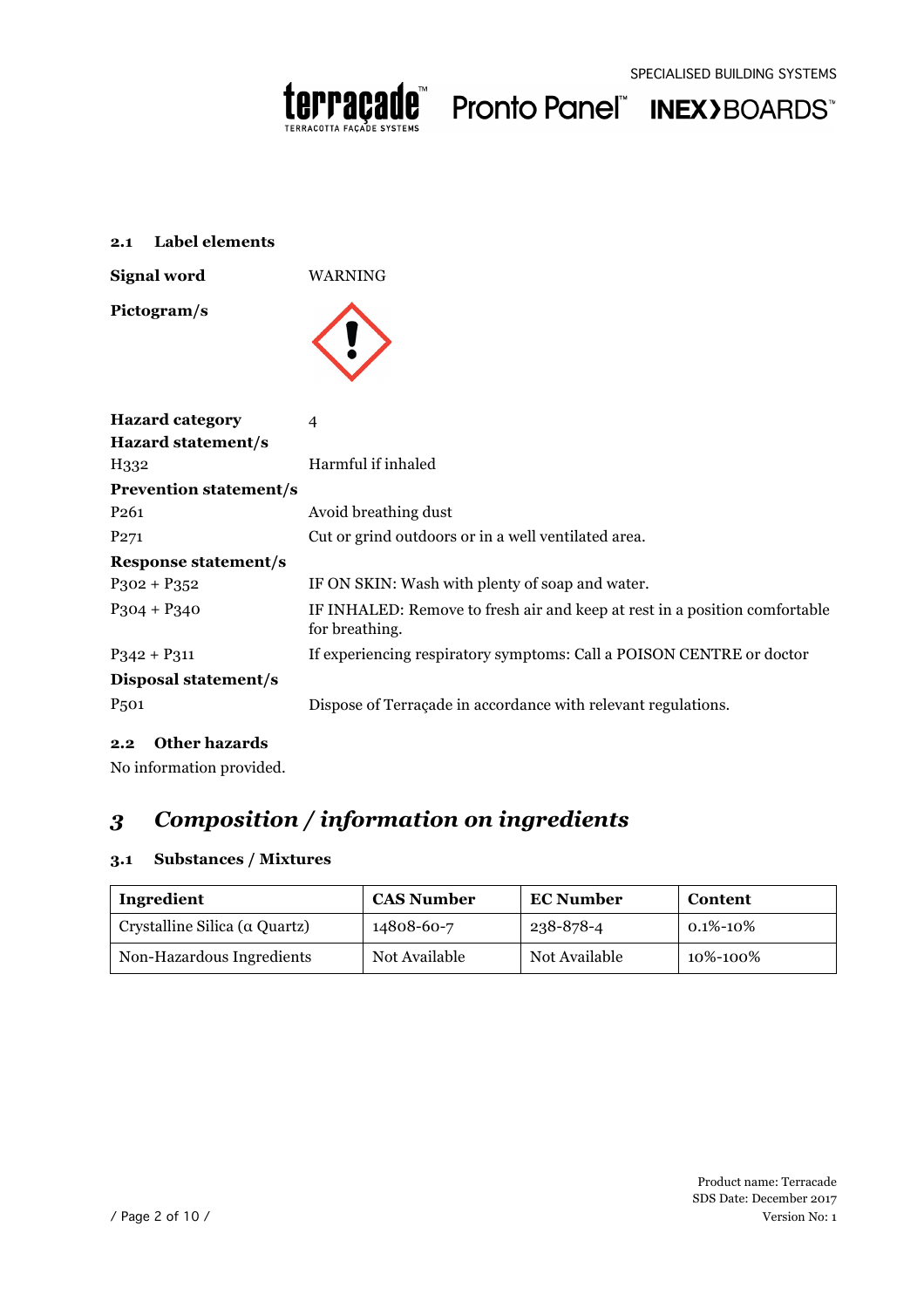



### *4 First aid measures*

#### **4.1 Description of first aid measures**

| <b>Eyes</b>                 | (Dust exposure) Flush gently with running water, irrigating under eyelids. Seek<br>medical attention if irritation develops. |
|-----------------------------|------------------------------------------------------------------------------------------------------------------------------|
| <b>Inhalation</b>           | (Dust exposure) If inhaled remove from contaminated area. Apply artificial<br>respiration if not breathing.                  |
| Skin                        | (Dust exposure) Gently flush affected areas with water. Seek medical<br>attention if irritation develops                     |
| Ingestion                   | Due to product form and application, ingestion is considered unlikely.                                                       |
| <b>First aid facilities</b> | No information provided.                                                                                                     |

#### **4.2 Most important symptoms and effects, both acute and delayed**

See Section 11 for more detailed information on health effects and symptoms.

#### **4.3 Immediate medical attention and special treatment needed**

Treat symptomatically.

### *5 Fire fighting measures*

#### **5.1 Extinguishing media**

Use an extinguishing agent suitable for the surrounding fire.

#### **5.2 Special hazards arising from substance or mixture**

Non flammable. May evolve toxic gases if strongly heated.

#### **5.3 Advice for firefighters**

No fire or explosion hazard exists.

#### **5.4 Hazchem code**

None allocated.

### *6 Accidental release measures*

#### **6.1 Personal precautions, protective equipment and emergency procedures**

Wear Personal Protective Equipment (PPE) as detailed in Section 8 of the SDS.

#### **6.2 Environmental precautions**

Prevent product from entering drains and waterways.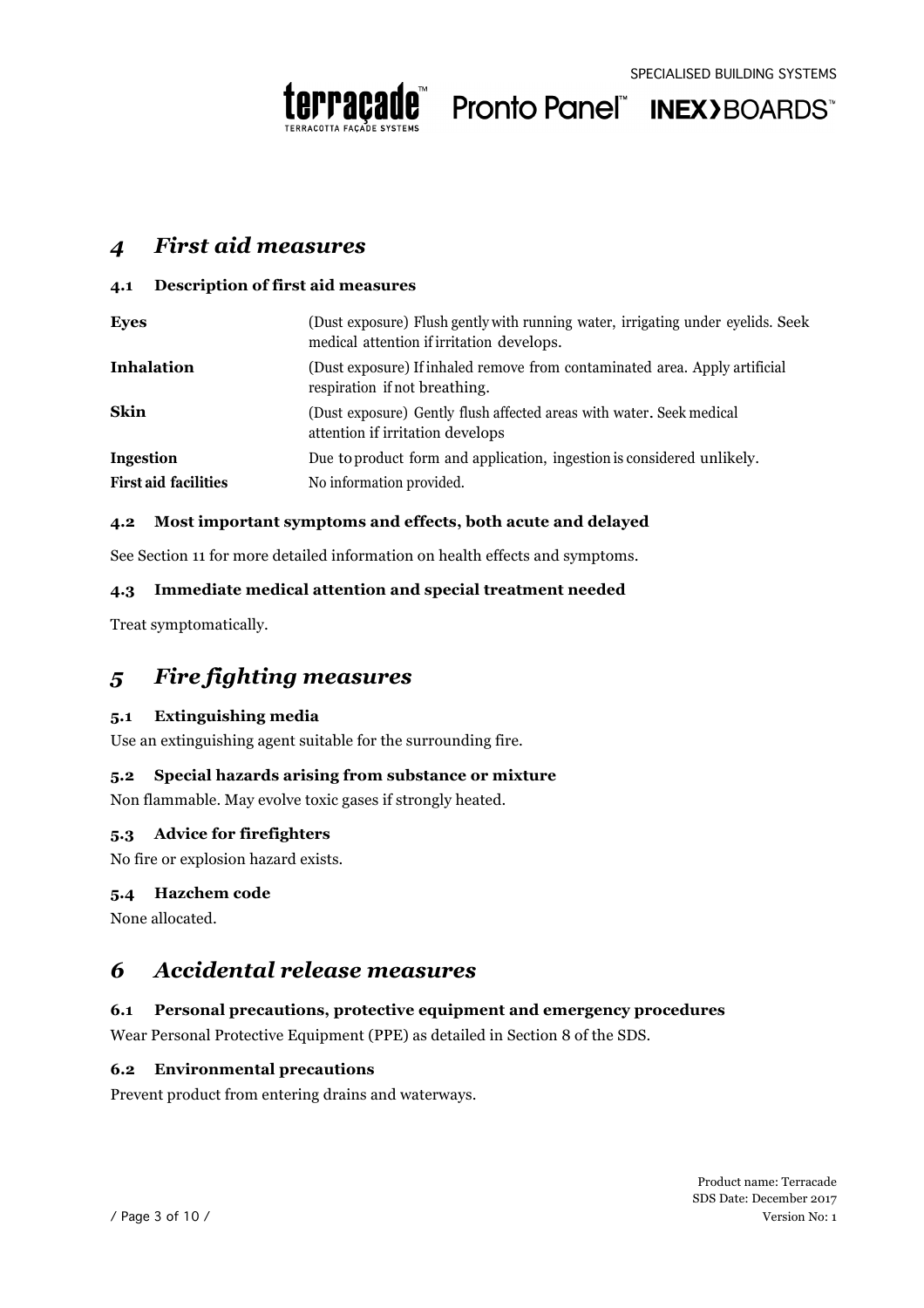



#### **6.3 Methods of cleaning up**

If spilt, collect and reuse where possible.

#### **6.4 Reference to other sections**

See Sections 8 to 13 for exposure controls and disposal.

### *7 Handling and storage*

#### **7.1 Precautions for safe handling**

Wear gloves when handling tile to reduce the risk of abrasion.

#### **7.2 Conditions for safe storage, including any incompatibilities.**

Ensure material is adequately labelled and protected from physical damage. Compatible with all chemicals and environments.

#### **7.3 Specific end use(s)**

No information provided.

### *8 Exposure controls / personal protection*

#### **8.1 Control parameters**

#### *Exposure Standards*

| Ingredient                                       | Reference | TWA                      |       | <b>STEL</b>              |                          |
|--------------------------------------------------|-----------|--------------------------|-------|--------------------------|--------------------------|
|                                                  |           | ppm                      | mg/m3 | ppm                      | Mg/m3                    |
| Quartz (respirable dust) SWA (AUS)<br>14808-60-7 |           | $\overline{\phantom{0}}$ | 0.1   | $\overline{\phantom{0}}$ | $\overline{\phantom{0}}$ |

#### **Biological limits**

No biological limit values have been entered for this product

#### **8.2 Exposure controls**

| <b>Engineering Control</b> | Avoid inhalation. Use in well ventilated areas. Where an inhalation risk exists,<br>mechanical extraction ventilation is recommended. Wet where possible.<br>Maintain dust levels below the recommended exposure standard. |
|----------------------------|----------------------------------------------------------------------------------------------------------------------------------------------------------------------------------------------------------------------------|
| <b>PPE</b>                 |                                                                                                                                                                                                                            |
| Eye / Face                 | If cutting or sanding with potential for dust generation, wear dust-proof goggles.                                                                                                                                         |
| Hands                      | Wear leather or cotton gloves.                                                                                                                                                                                             |
| Body                       | Not required under normal conditions of use.                                                                                                                                                                               |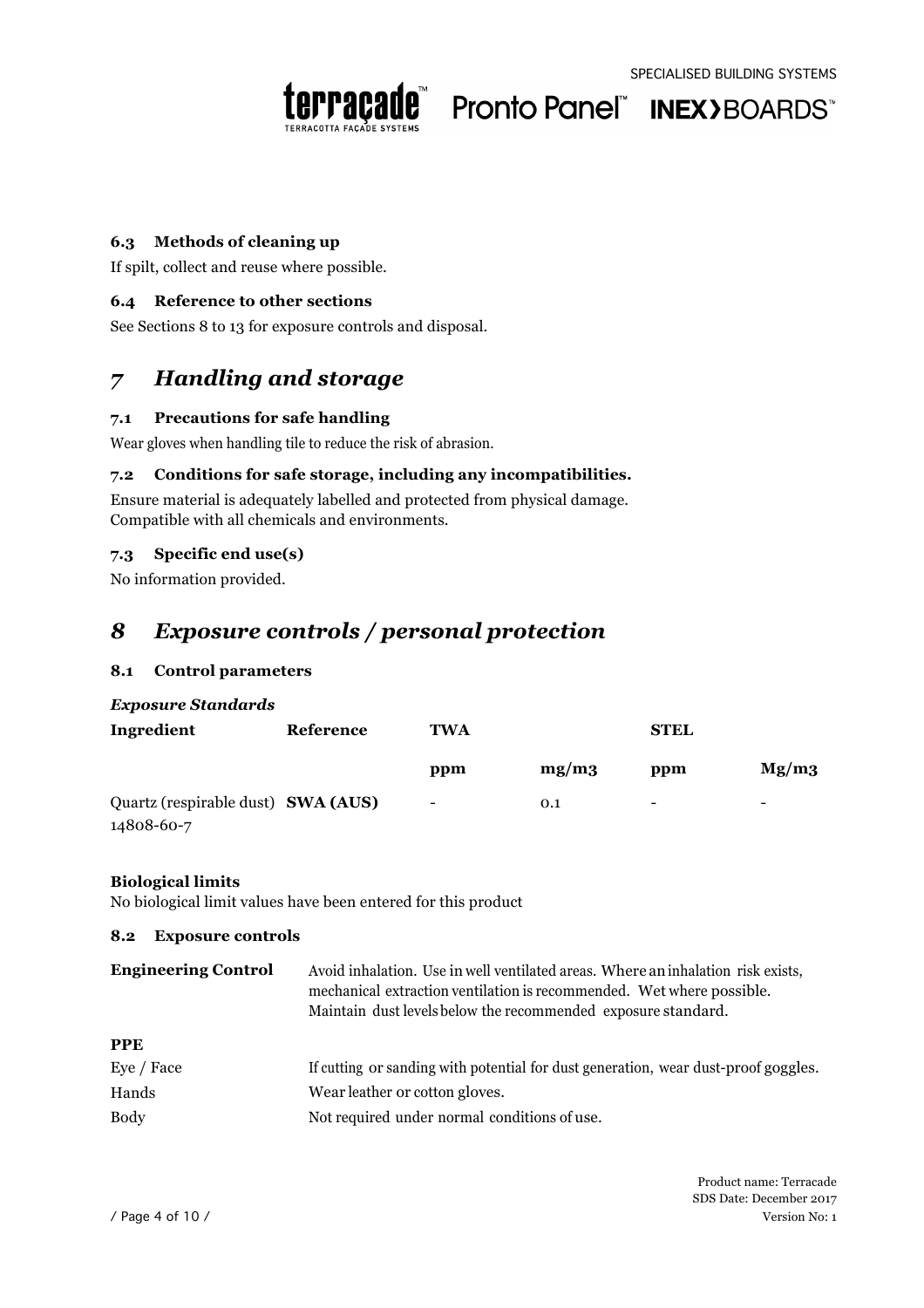

Pronto Panel" INEX>BOARDS"

Respitory If cutting or sanding with potential for dust generation, wear a Class P1 (Particulate) respirator.

### *9 Physical and chemical properties*

#### **9.1 Information on basic physical and chemical properties**

| <b>Appearance</b>                | Coloured tiles |
|----------------------------------|----------------|
| Odour                            | Odourless      |
| Flammability                     | Non flammable  |
| <b>Flash Point</b>               | Not relevant   |
| <b>Boiling Point</b>             | Not available  |
| <b>Melting Point</b>             | Not available  |
| <b>Evaporation Rate</b>          | Not available  |
| pН                               | Not available  |
| <b>Vapour Density</b>            | Not available  |
| <b>Specific Gravity</b>          | Not available  |
| <b>Solubility (water)</b>        | Insoluble      |
| <b>Vapour Presence</b>           | Not available  |
| <b>Upper Explosion Limit</b>     | Not available  |
| <b>Lower Explosion Limit</b>     | Not available  |
| <b>Partition Coefficient</b>     | Not available  |
| <b>Autoingition Temperature</b>  | Not available  |
| <b>Decomposition Temperature</b> | Not available  |
| <b>Viscosity</b>                 | Not available  |
| <b>Explosive Properties</b>      | Not available  |
| <b>Oxidising Properties</b>      | Not available  |
| <b>Odour Threshold</b>           | Not available  |

#### **9.2 Other information**

**Density** 1600kg/m3 to 2300kg/m3

### *10 Stability and reactivity*

#### **10.1 Reactivity**

Carefully review all information provided in Section 10.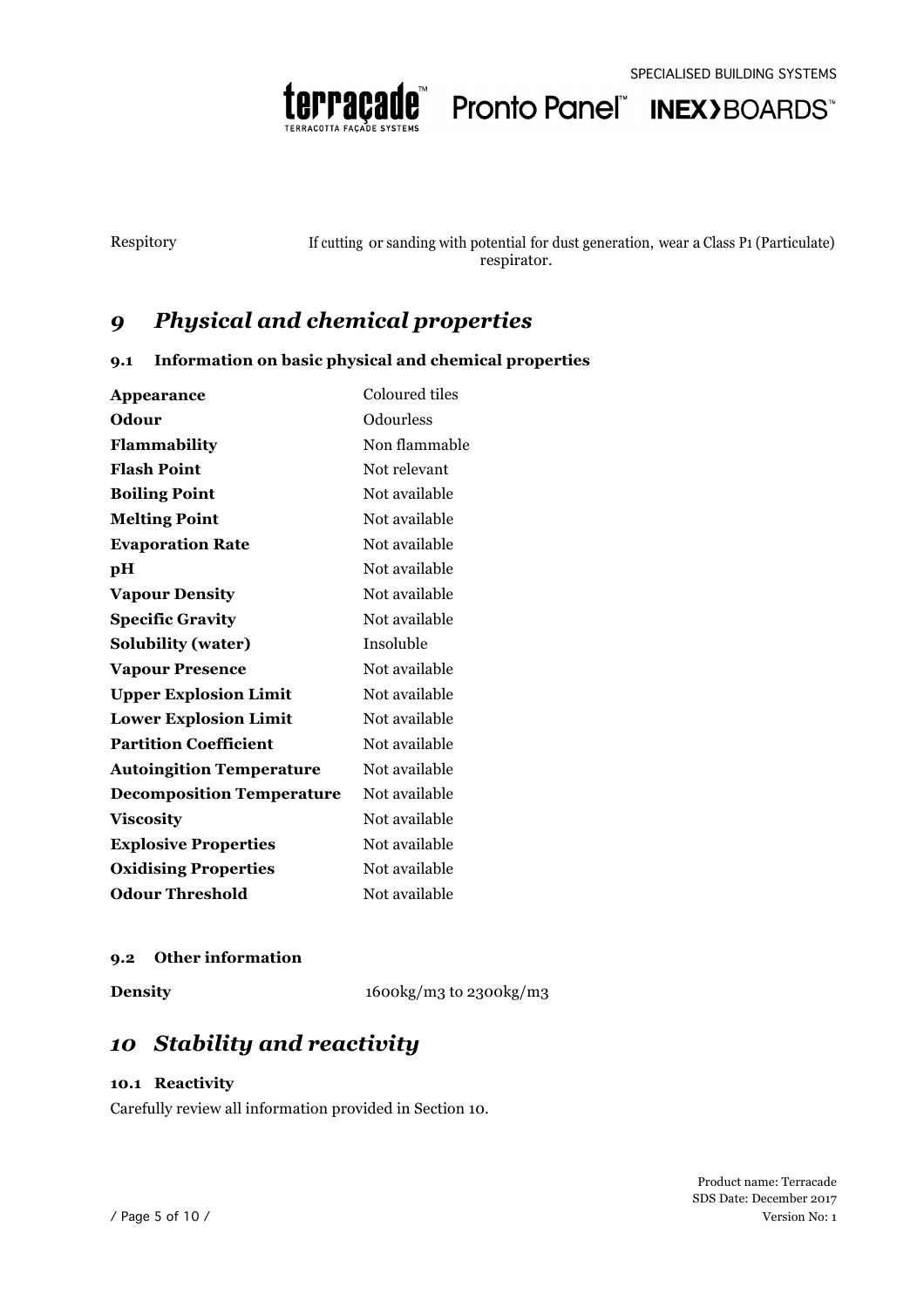



#### **10.2 Chemical stability**

Stable under recommended conditions of storage.

#### **10.3 Possibility of hazardous reactions**

Polymerisation is not expected to occur.

#### **10.4 Conditions to avoid**

Avoid heat, sparks, open flames and other ignition sources.

#### **10.5 Incompatible materials**

No information provided.

#### **10.6 Hazardous decomposition products**

May evolve toxic gases if heated to decomposition.

### *11 Toxicological information*

#### **11.1 Information on toxicological effects**

| <b>HEALTH HAZARD</b> | Low toxicity. Adverse health effects, usually associated with long term<br>exposure to high crystalline silica dust levels, are not anticipated due to<br>product form. This material may only present a hazard if cut, sanded or<br>drilled with dust generation. Use safe work practices to avoid dust<br>generation – inhalation. Chronic exposure to dust may result in lung fibrosis<br>(silicosis). Crystalline silica is classified as carcinogenic to humans (IARC)<br>Group 1). |
|----------------------|------------------------------------------------------------------------------------------------------------------------------------------------------------------------------------------------------------------------------------------------------------------------------------------------------------------------------------------------------------------------------------------------------------------------------------------------------------------------------------------|
| <b>ACUTE EFFECTS</b> |                                                                                                                                                                                                                                                                                                                                                                                                                                                                                          |
| Eye                  | Due to product form and nature of use, the potential for exposure is<br>reduced. Product may only present a hazard if material is cut, drilled or<br>sanded with dust generation, which may result in mechanical irritation.                                                                                                                                                                                                                                                             |
| Skin                 | Unlikely to cause significant effects                                                                                                                                                                                                                                                                                                                                                                                                                                                    |
| <b>Inhalation</b>    | Exposure considered unlikely. An inhalation hazard is not anticipated unless cut,<br>drilled or sanded with dust generation, which may result in irritation of the nose<br>and throat.                                                                                                                                                                                                                                                                                                   |
| <b>Toxicity data</b> | No LD <sub>50</sub> data available for this product.                                                                                                                                                                                                                                                                                                                                                                                                                                     |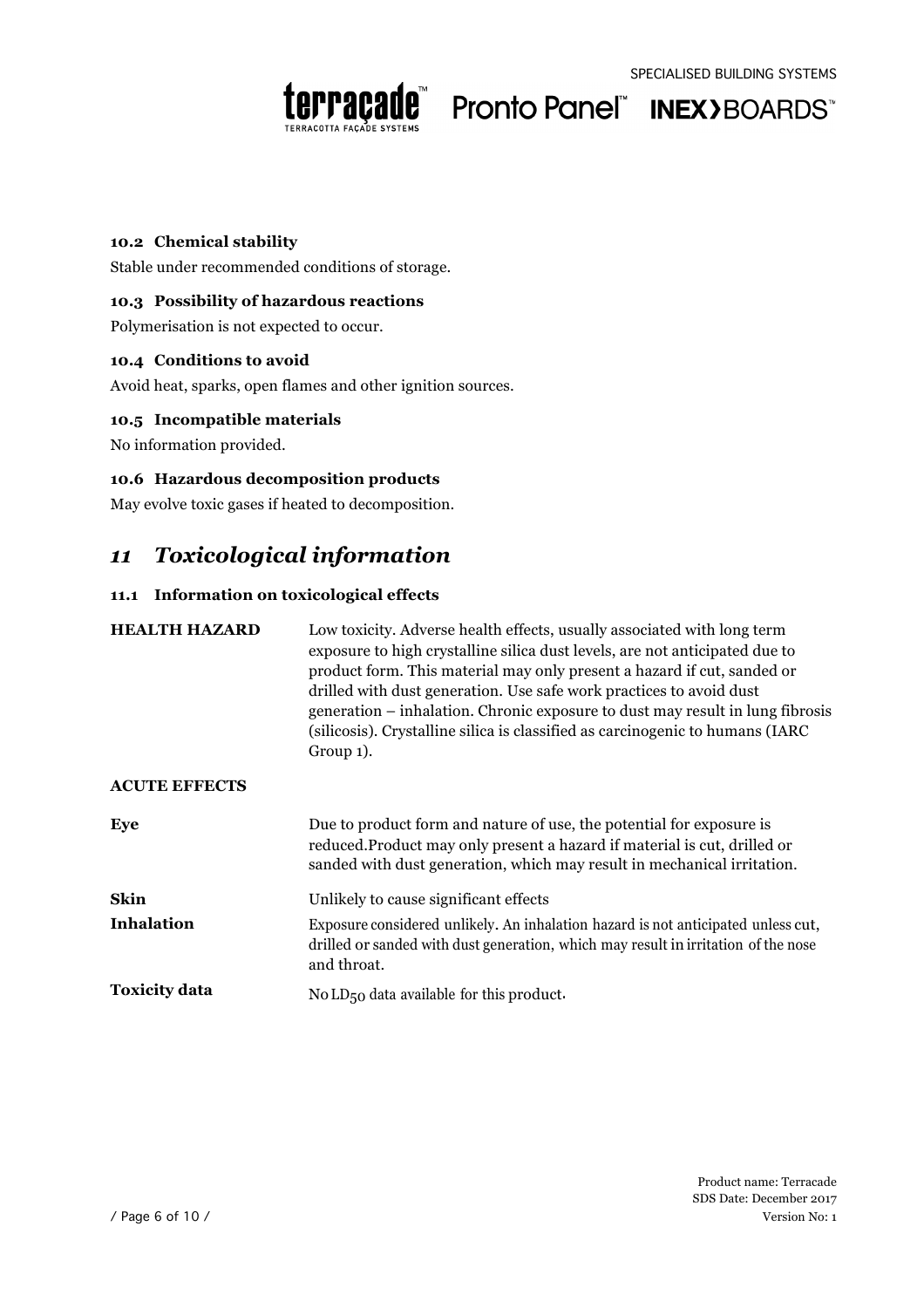



### *12 Ecological information*

#### **12.1 Ecotoxicity**

No information provided

#### **12.2 Persistence and degradability**

No information provided

#### **12.3 Bioaccumulative potential**

No information provided

#### **12.4 Mobility in soil**

No information provided

#### **12.5 Other adverse effects**

The main component/s of this product are not anticipated to cause any adverse effects to plants or animals.

### *13 Disposal considerations*

|                            | <b>Land Transport</b><br>(ADG) | <b>Sea Transport</b><br>(IMDG /IMO) | <b>Air Transport</b><br>(IATA / ICAO) |
|----------------------------|--------------------------------|-------------------------------------|---------------------------------------|
| 14.1 UN Number             | None Allocated                 | None Allocated                      | None Allocated                        |
| 14.2 Proper shipping name  | None Allocated                 | None Allocated                      | None Allocated                        |
| 14.3 Transport hazard code | None Allocated                 | None Allocated                      | None Allocated                        |
| 14.4 Packing group         | None Allocated                 | None Allocated                      | None Allocated                        |

#### **13.1 Waste treatment methods**

**Waste disposal** Reuse where possible. Dispose of in accordance with local regulations.

**Legislation** Dispose of in accordance with relevant local legislation.

### *14 Transportation information*

#### **NOT CLASSIFIED AS A DANGEROUS GOOD BY THE CRITERIA OF THE ADG CODE, IMDG OR IATA**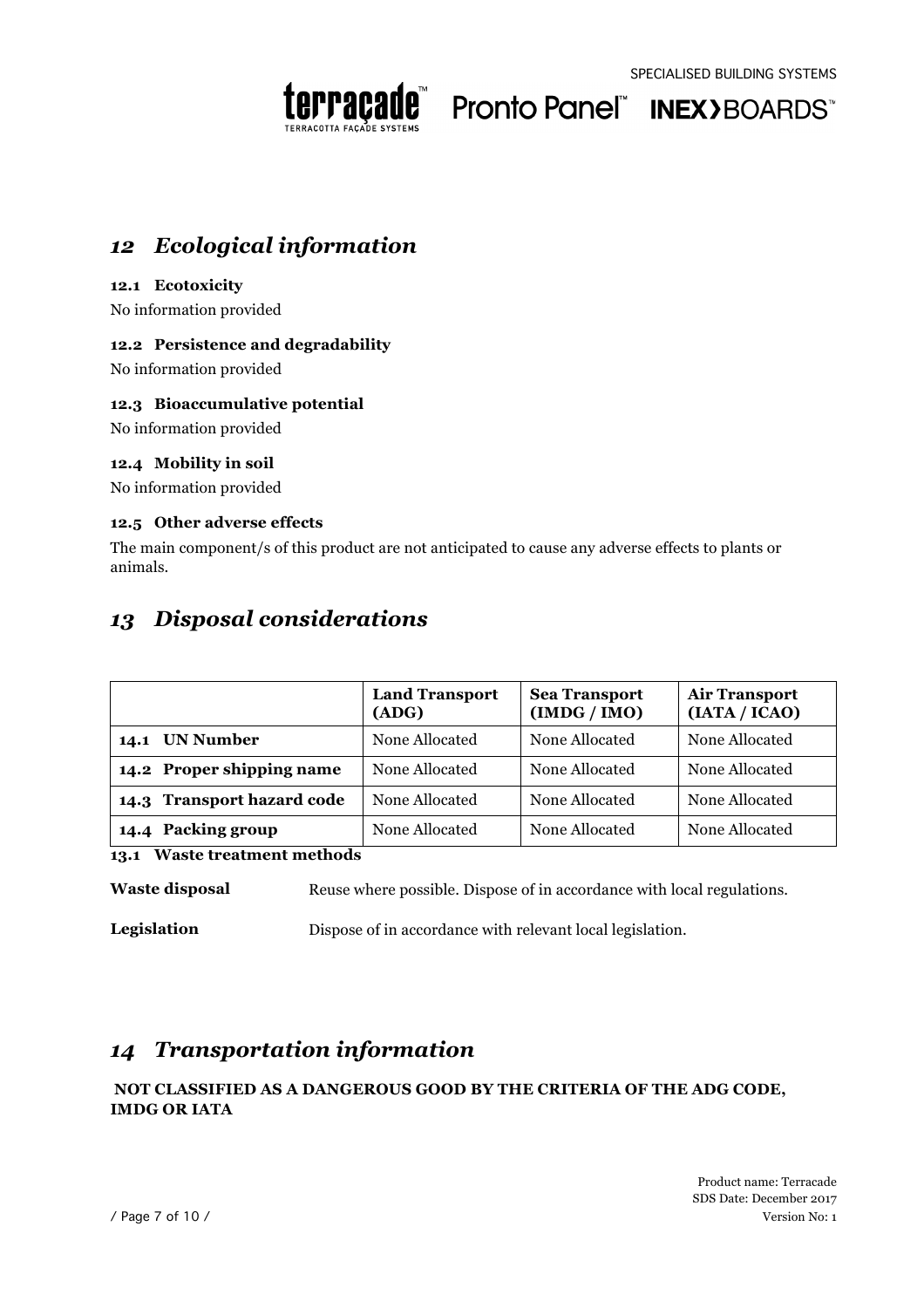



#### **14.5 Environment hazards**

No information provided

#### **14.6 Special precautions for user**

Hazchem code – None allocated.

### *15 Regulatory information*

| substance or mixture                            | 15.1 Safety, health and environmental regulations/legislation specific for the                                                                                        |
|-------------------------------------------------|-----------------------------------------------------------------------------------------------------------------------------------------------------------------------|
| <b>Poison Schedule</b>                          | A poison schedule number has not been allocated to this product using the<br>criteria in the Standard for the Uniform Scheduling of Medicines and<br>Poisons (SUSMP). |
| Classifications                                 | Safework Australia criteria is based on the Globally Harmonised System<br>(GHS) of Classification and Labelling of Chemicals.                                         |
|                                                 | The classifications and phrases listed below are based on the Approved<br>Criteria for Classifying Hazardous Substances [NOHSC: 1008(2004)].                          |
| <b>Hazard</b> codes                             |                                                                                                                                                                       |
| Χi                                              | Irritant                                                                                                                                                              |
| Xn                                              | Harmful                                                                                                                                                               |
| <b>Risk phrases</b>                             |                                                                                                                                                                       |
| R <sub>36</sub> / <sub>37</sub> / <sub>38</sub> | Irritating to eyes, respiratory system and skin                                                                                                                       |
| R <sub>4</sub> 8/20                             | Harmful: danger of serious damage to health by prolonged exposure through<br>inhalation.                                                                              |
| <b>Safety phrases</b>                           |                                                                                                                                                                       |
| S <sub>22</sub>                                 | Do not breathe dust                                                                                                                                                   |
| S <sub>36</sub> / <sub>37</sub> / <sub>39</sub> | Wear suitable protective clothing, gloves and eye/face protection.                                                                                                    |
| <b>Inventory listing/s</b>                      | <b>AUSTRALIA: AICS (Australian Inventory of Chemical</b><br><b>Substances)</b> All components are listed on AICS, or are exempt.                                      |
| 15.2 This product is not subject to:            |                                                                                                                                                                       |

### **Poison schedule** Montreal Protocol Stockholm Convention Rotterdam Convention Basle Convention International Convention for the Prevention of Pollution from Ships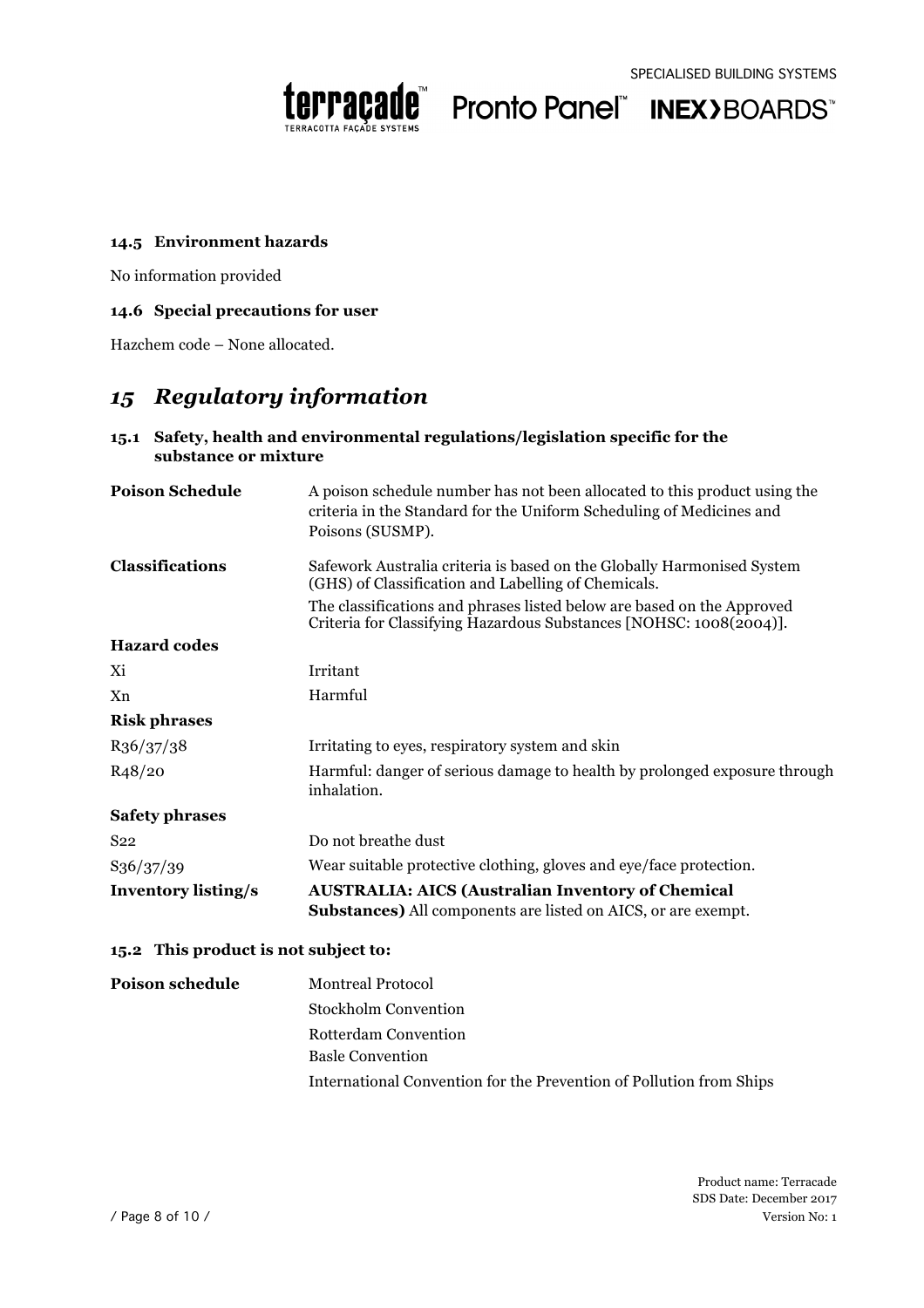



### **15.3 This product is not subject to:**

### *16 Other information*

#### **Additional PERSONAL PROTECTIVE EQUIPMENT GUIDELINES:**

**inforamtion** The recommendation for protective equipment contained within this report is provided as a guide only. Factors such as method of application, working environment, quantity used, product concentration and the availability of engineering controls should be considered before final selection of personal protective equipment is made.

#### **HEALTH EFECTS FROM EXPOSURE:**

It should be noted that the effect from exposure to this product will depend of several factors including: frequency and duration of use; quantity used; effectiveness of control measures; protective equipment used and method of application. Given that it is impractical to prepare a ChemAlert report which would encompass all possible scenarios, it is anticipated that users will assess the risks and apply control methods where appropriate.

| <b>Abbreviations</b> | <b>ACGIH</b> | American Conference of Governmental Industrial Hygienists                                         |
|----------------------|--------------|---------------------------------------------------------------------------------------------------|
|                      | $CAS$ #      | Chemical Abstract Service number - used to uniquely identify<br>chemical compounds                |
|                      | <b>CNS</b>   | Central Nervous System                                                                            |
|                      | EC No.       | <b>European Community Number</b>                                                                  |
|                      | <b>EMS</b>   | Emergency Schedules (Emergency Procedures for Ships Carrying)<br>Dangerous Goods)                 |
|                      | <b>GHS</b>   | <b>Globally Harmonized System</b>                                                                 |
|                      | <b>GTEPG</b> | Group Text Emergency Procedure Guide                                                              |
|                      | <b>IARC</b>  | <b>International Agency for Research on Cancer</b>                                                |
|                      | $LC_{50}$    | Lethal Concentration, 50% / Median Lethal Concentration                                           |
|                      | $LD_{50}$    | Lethal Dose, 50% / Median Lethal Dose                                                             |
|                      | $mg/m^3$     | Milligrams per Cubic Metre                                                                        |
|                      | <b>OEL</b>   | Occupational Exposure Limit                                                                       |
|                      | pH           | Relates to hydrogen ion concentration using a scale of o (high acidic)<br>to 14 (highly alkaline) |